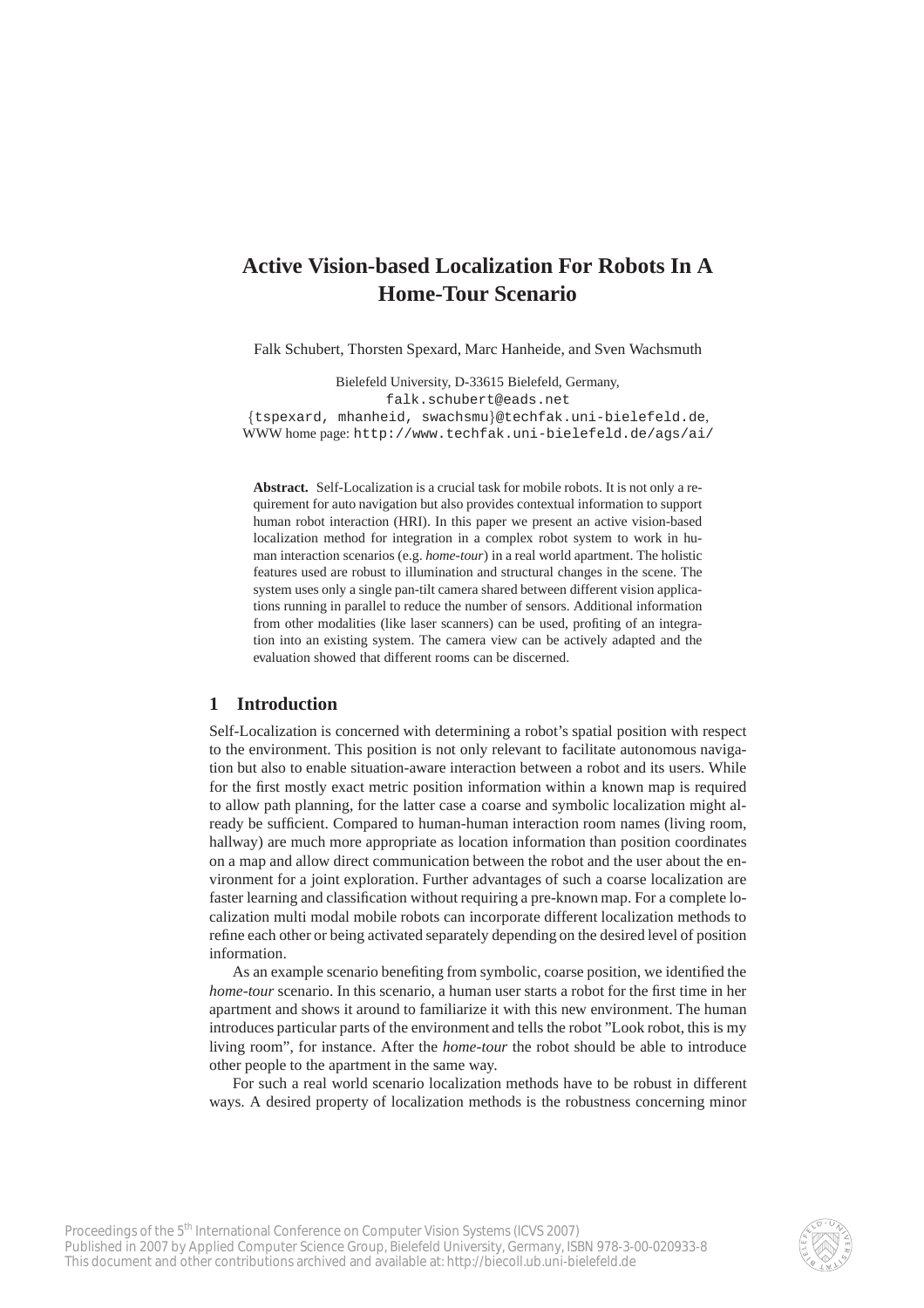changes in the structure of the scene caused by rearranged furniture, new items like plants or pictures on the wall for instance. Depending on the sensor used for localization this can be hard to accomplish. The laser scans for a rearrangement of furniture in one room (see Fig. [4b](#page-7-0) and [4c](#page-7-0)) look totally different. Furthermore localization methods often work very well in predefined static areas like labs or offices. In those scenes disturbances caused by dynamic changes in the structural layout of a scene like moving objects or walking people talking to the robot are rare. When using a mobile robot in a real life scenario however one has to adapt to those dynamic changes in the scene. Additional to structural changes, the system should also be invariant to small illumination changes. Many vision-based systems using histograms have troubles with unstable light conditions [\[1\]](#page-8-0).

We developed a vision-based localization method that uses so called gist-based features [\[2](#page-8-1)[,3\]](#page-8-2) capturing the holistic structure of a scene. The approach features the properties mentioned above and is designed for efficient integration into a complex mobile robot system BIRON. The localization module can also use additional information from other sensors and uses a shared camera. In the robot system the localization part can be fully controlled by speech. Thus localization training and application can be investigated from a user centered point of view.

## **2 Comparing Alternative Localization Methods**

In this section we give a short overview of existing vision-based localization methods. Many different methods exist to localize a mobile robot. They can be divided up into three main categories: geometric, topological and hybrid [\[1\]](#page-8-0). The first one tries to find a metric position for the robot mostly based on either a given map, based on the knowledge of the start position [\[4\]](#page-8-3) or by continuously building a map during localization (SLAM) [\[5\]](#page-8-4). Methods belonging to the second group only estimate the coarse location often only knowing the neighbor relations of possible locations stored in an adjacency map or even without a pre-known map [\[1\]](#page-8-0). Location methods can also be divided into different groups based on the sensors used. Many geometric variants use more or less accurate sensors like GPS, compass, odometry information, laser scanners or sonar sensor to name the most common ones [\[6\]](#page-8-5). For a coarse localization low cost sensors like a camera are often sufficient. Quite some research has been done in this field of so called vision-based localization approaches [\[7,](#page-8-6)[8,](#page-9-0)[9,](#page-9-1)[10\]](#page-9-2). These methods differ in the features computed for each image and in the classifier used to match them to representative images prerecorded for each possible location. Most of them use color histograms computed on images recorded with an omni-directional camera [\[1\]](#page-8-0). The use of histograms can be problematic as they are sensitive to changes in illumination. Hence the features need to be extended to capture structural properties as well. Classifying a single image of a complete scene into holistic classes has been tried in many different ways. Most methods are example-based classification approaches using features based on color and structure [\[11,](#page-9-3)[12,](#page-9-4)[13](#page-9-5)[,14\]](#page-9-6). [\[14\]](#page-9-6) also evaluated the application for place recognition, however with rather a focus on context-based object recognition than on integration on a mobile robot.

None of the vision-based methods mentioned above uses an active vision approach to change the field of view in cases of low confidence for a location. These can occur

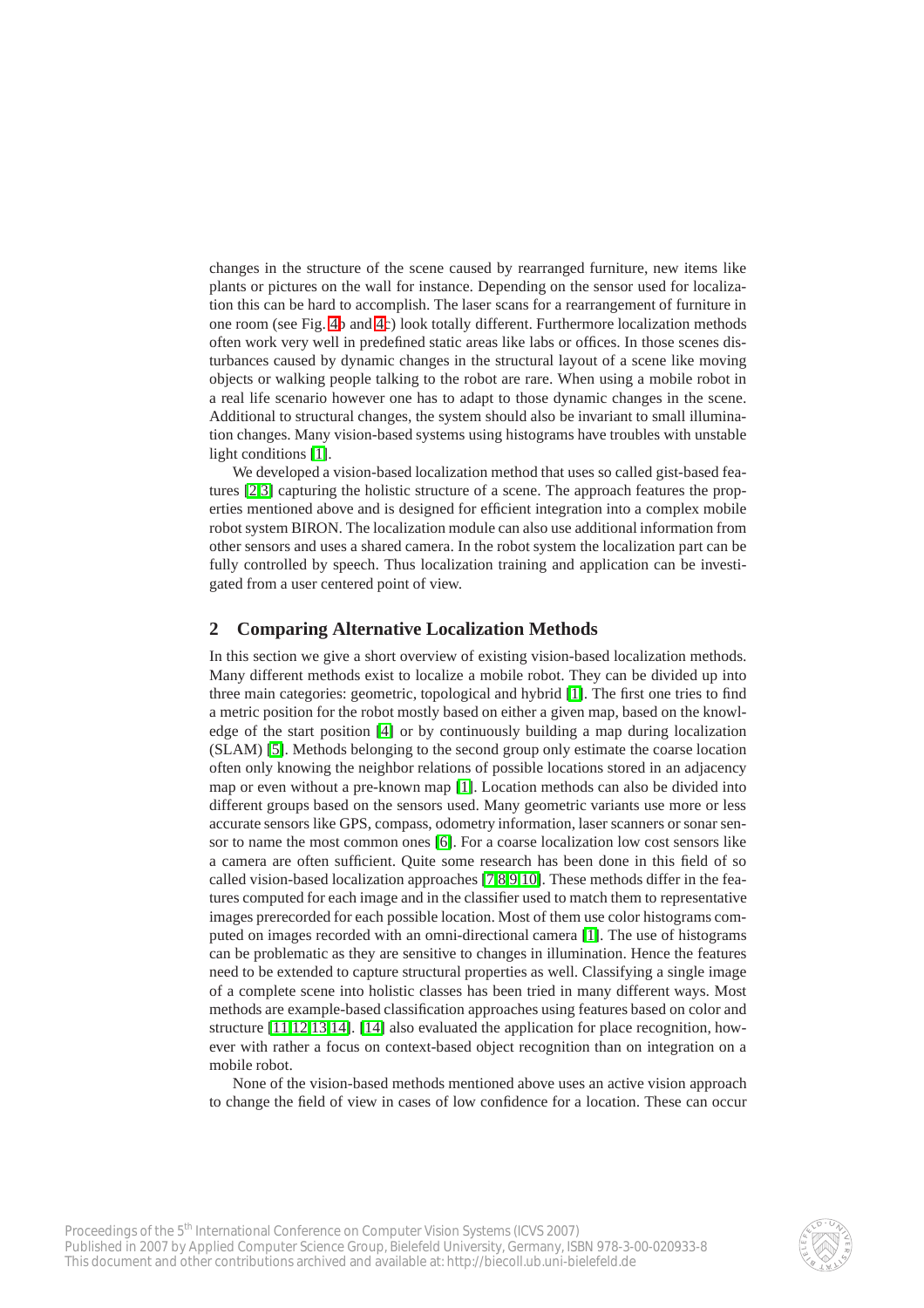through dynamic objects (e.g. moving people) occluding the viewfield or through other applications sharing the same camera and focusing it on areas not specific for localization (e.g. face detector focuses on heads of humans). Many vision-based methods require an omni-directional camera solely for the localization task in order to receive stable results in respect to rotational variances and small dynamical changes in the scene. We propose a new localization method based on existing methods adapted to work with only a single pan-tilt camera which is also used for other detection purposes. Active sensors used during localization have already been evaluated for a geometric map-based localization method [\[4\]](#page-8-3).

Only few vision-based approaches combine geometric and topological localization methods like done in [\[15\]](#page-9-7). We integrated the localization method in a framework, which is easily extendable by different localization algorithms sharing same sensors. In the following section we describe how the system classifies an image of the current view into a scene.

## <span id="page-2-0"></span>**3 Holistic Scene Classification**

A main problem of classifying holistic scenes lies in finding a compact and yet descriptive representation of scenes. How can we extract enough information from as few images as possible to retrieve information about the class the scene belongs to? Oliva and Torralba [\[16\]](#page-9-8) suggest to use an holistic view on a scene to entirely describe its character. This representation corresponds to the perceptual gist [\[3\]](#page-8-2), which according to the author is similar to the way humans perceive scenes. Based on successful work using this theory [\[2\]](#page-8-1), we compute a feature vector using neighborhood filters. This way the features can be computed very efficiently and independently from each other. We use a boosting algorithm to select scene specific features that separate a scene from all others. This selection process helps to speed up the classification process as suggested in [\[17\]](#page-9-9).

#### **3.1 Feature Selection**

We compute 12 different filter responses (11 edge filters with different orientations, 1 corner filter) as well the image intensity itself from 46 differently sized and located regions of the image. These filtered patches are reduced to two values by taking the sum of the pixels for each patch to the power of 2 (energy) and 4 (kurtosis) respectively. Because of the nature of the boosting algorithm the number of patches and filters can not be increased arbitrarily as a single, too specific feature will not be discriminative enough. Too few filters and patches on the other side will decrease the flexibility concerning class types that can be trained using this feature set. Compared to the perceptual gist, edges and corners seem a good computational representation as they also capture the coarse structure of a scene as shown with some typical filter responses depicted in Fig. [2.](#page-3-0) Because of the feature selection boosting performs during training, we can compute many features (1196 =  $13 * 46 * 2$ ; 12 filters and image intensity, 46 patches, energy and kurtosis) and receive the most discriminative ones for the training set. In Fig. [1](#page-3-1) the most discriminative feature for each scene of the training set are shown. For example for the living room the big window and the shelve result in higher horizontal

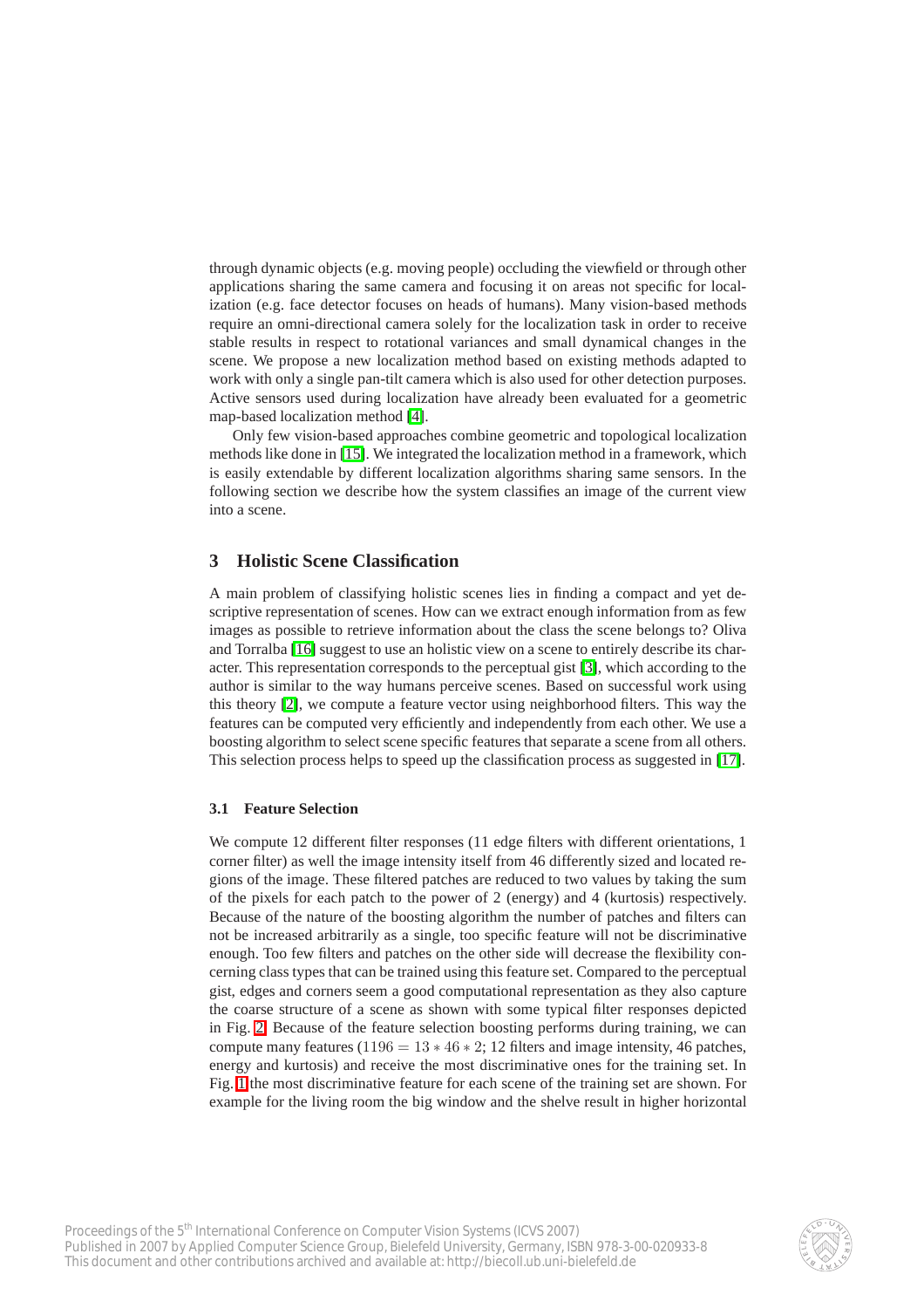edge responses than in other classes. For the hallway the lack of many horizontal edges separates this scene from the others.



**Fig. 1:** Best features selected for each scene, from left to right: living room with 5px horizontal edge filter ( $p = -1$ ), hallway with 7px horizontal edge filter ( $p = 1$ ), dinner room with light intensity ( $p = 1$ ), kitchen with light intensity ( $p = -1$ ).

<span id="page-3-1"></span>

<span id="page-3-0"></span>**Fig. 2:** Typical filter responses for different scenes, from left to right: horizontal edges in the living room, vertical edges in the hallway, slanted edges in the dinner room and corners in the kitchen.

## **3.2 Classification**

AdaBoost [\[18\]](#page-9-10) has been successfully applied to many classification problems [\[17\]](#page-9-9). As mentioned above, boosting can be used to perform a selection of most discriminative features, thus reducing the computational cost during the classification process. Each selected feature can be seen as a weak binary classifier separating a class from the rest. We use discrete AdaBoost [\[19\]](#page-9-11) to train a set of such weak binary classifiers  $h_i(x)$  based on thresholds  $\sigma_i$  and polarities  $p_i$  (specifying whether  $x_i$  has to be greater than  $\sigma_i$  to belong to the class or vice versa) using only the *i*-th dimension of the feature vector  $x$ :

$$
h_i(\boldsymbol{x}) = \begin{cases} 1 & \text{if } p_i \cdot x_i < p_i \theta_i \\ 0 & \text{otherwise} \end{cases}
$$

A weighted majority vote of the weak classifiers using the boosted weights  $\alpha_r$  defines the strong classifier:

$$
H(\boldsymbol{x}) = \sum_r \alpha_r h_r(\boldsymbol{x})
$$

For each boosting round the algorithm computes one weak classifier  $(h_r)$  which corresponds to the selection of one feature. The number of rounds defines the number of features selected. In a one-vs-all scheme we compute n strong classifiers  $H_u(x)$  that

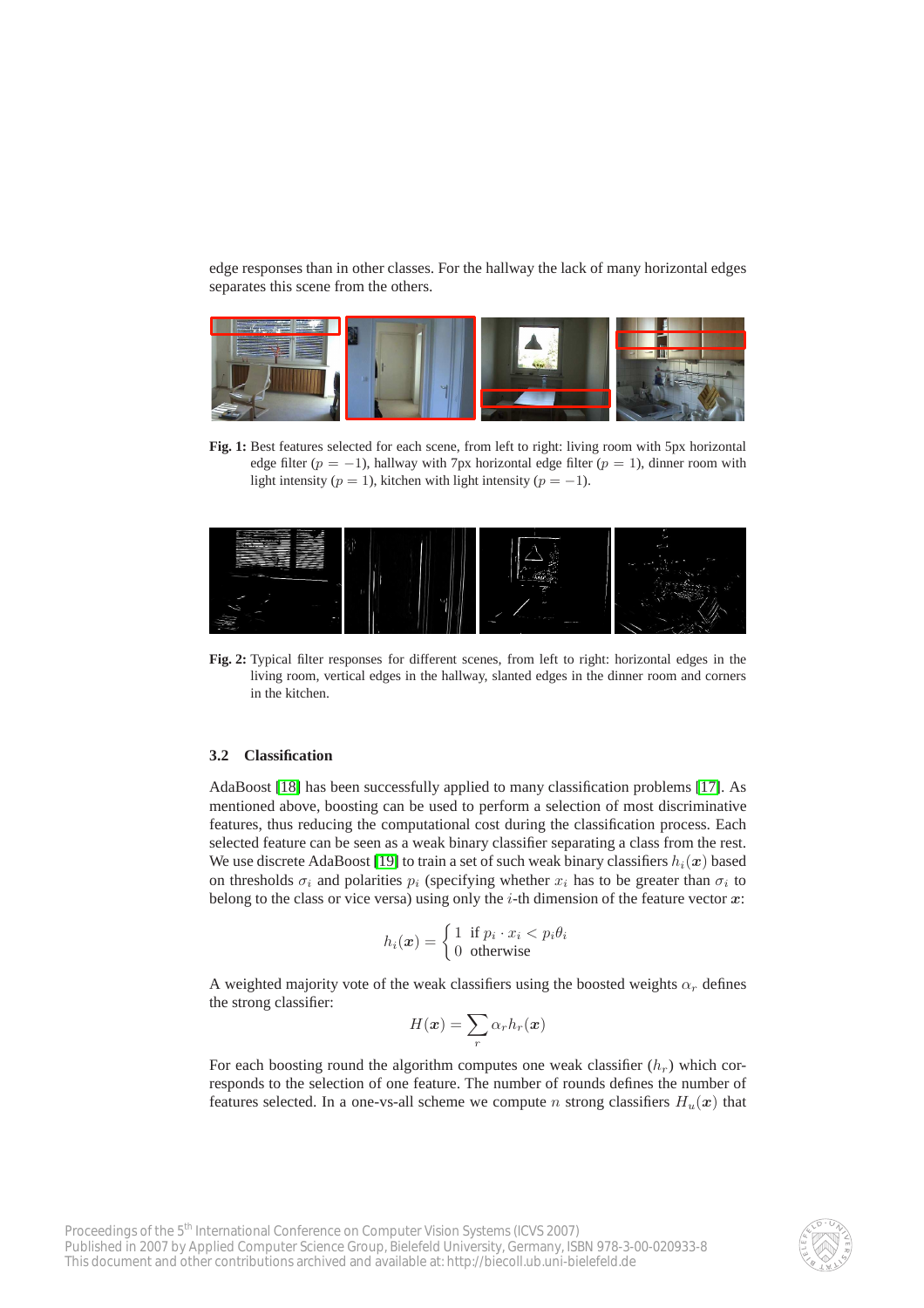separate class  $u$  from the rest. The strongest classifier  $H$  determines the final class  $c = \text{argmax}_{y} H_y$ . Since we are classifying single frames in a continuous image sequence, neighbored frames are likely to belong to the same class, most the time. Hence we average the final class decision over a multi staged frame window (e.g. 5,10 and 20 frames) using a majority voting scheme.

#### **3.3 Rejection Scheme and Active Vision**

A very simple rejection scheme can be achieved by setting a threshold  $t_{max}$  for the winning classifier  $H_c$ . This however may cause falsely rejected images, when classes are not very distinct. We adapt the thresholding to the classes itself by using a separate classifier that learns to classify the output  $H_c$  into either *class* or *rejection*. We use a collection of heuristically chosen confidence features as a feature vector. Among them are the distances  $x - \theta_i$  of the data features to the thresholds of the 4 best weak classifiers, the sum of those distances, the output of the strong classifier for the winning class  $H_c$  as well as its differences to the other strong classifiers  $H_u - H_c$ . A perceptron is trained to find a hyperplane  $w$  that splits misclassified examples from correct ones. This allows to compute a confidence value  $c = \mathbf{w}^T \mathbf{x}$  on a test set. Examples yielding a confidence  $c < 0$  are rejected. We average the confidence values over multiple frame windows using majority voting. Instead of just ignoring an image when it gets rejected, we interpret this information that somehow the scene is occluded (e.g. by a person in the field of view or by a bad view caused by a different application sharing the same camera). Thus we implemented 3 attempts to resolve this occlusion by panning the camera away from its current field of view. This can be done either by panning around a fixed angle until no rejection occurs, by moving along a trajectory trying to avoid typically moving humans in front of the robot or by moving the camera to the angle where the laser ranger (if available) detects the deepest area in the scene.

# **4 Building the Integrated System BIRON**

*BIRON- the Bielefeld Robot Companion* was developed as a demonstrator in home-like surroundings regarding to the *home-tour* scenario. It bases on the *Pioneer PeopleBot*<sup>TM</sup> from *ActiveMedia* (see Fig. [3\)](#page-5-0). The robot has a height of 145 cm and is equipped with several sensors to obtain information about the environment and the surrounding humans: a Sick laser range finder for a frontal area perception and leg detection with a range of 180°, two farfield microphones for sound source localization, and a touch screen display for direct user input. The pan-tilt color camera mounted on the top of the robot acquires detailed images of the scene like furniture, hand-size objects, and the upper body part, especially the face, of human interaction partners. A second color video camera is mounted below the microphones and used for less detailed scene perception and deictic gesture detection. Within the robot chassis two PCs are embedded connected by Fast-Ethernet for controlling the drive, on-board sensors, sound localization and person tracking with interaction attention. Paying tribute to the increasing demand of computational power based on the growing amount of software modules integrated on BIRONtwo additional notebooks mainly used for image processing as

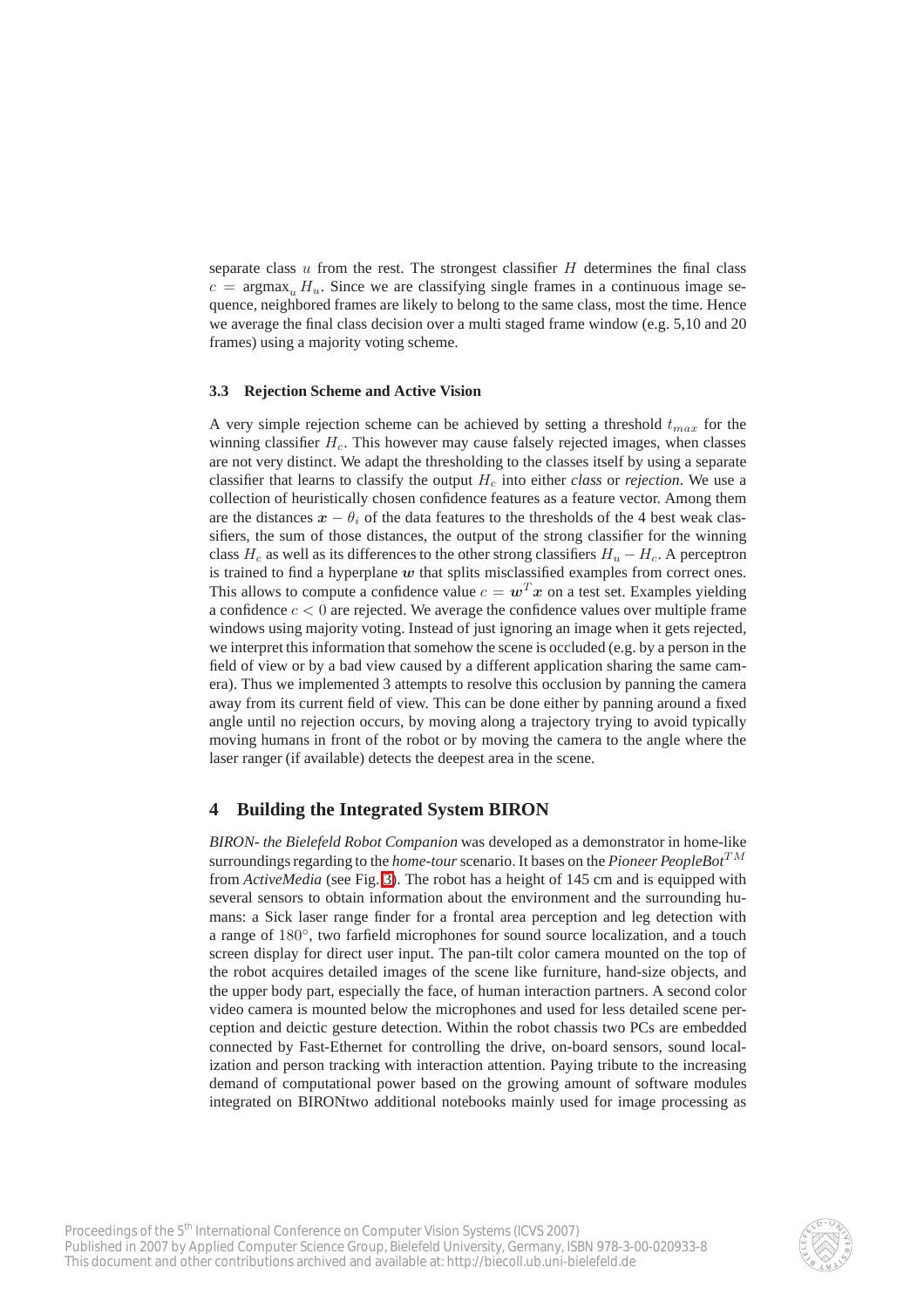

<span id="page-5-0"></span>**Fig. 3:** Hardware composition (a) and integration of the localization module (darkened) into the existing (bright) robot control architecture (b) of BIRON.

face detection, object recognition and the visual localization are fixed at the bottom platform. These are connected to the internal PCs by LAN via router and by wireless LAN to a third notebook (Pentium Mobile 1.5GHz 768MB Ram) running the speech recognition and dialog management. For the successful and efficient integration of the different modules not only sufficient calculation power is needed but also a well designed integration architecture [\[20\]](#page-9-12) is required, enabling an easy and fast integration of new modules like the presented vision-based localization. We chose a hybrid architecture as proposed by [\[21\]](#page-9-13) containing one layer for deliberative modules, one layer for reactive components and one intermediate layer for synchronizing the results of the different layers and modules. The synchronization becomes necessary as all modules are operating independently, exchanging information by XML. The XML communication is supported by the XML Communication Framework (XCF) [\[22\]](#page-9-14) capable of handling both, Remote Method Invocation (RMI) via function server for irregular data exchange on certain events and 1:n data streaming via one publisher and n subscribers for frequent and periodically data exchange, e.g. for publishing laser data. For laser data and other uninterpreted data like video or audio information a direct data connection between the concerning modules is established. Preprocessed data is exchanged via the *Execution Supervisor* (ESV) as depicted in Fig. [3.](#page-5-0) As the central module of the intermediate layer the ESV is responsible for the previously mentioned synchronization of the high level data flow between the modules. Therefore the ESV is in principle a finite state machine using the data input of the different modules as *Events* for a transition from state A to a state B. For any transition a number of *Orders* can be sent to the modules of the reactive layer containing new operating parameters (e.g. the Person Attention System now fixates a certain person instead of looking around). The modules of the deliberative layer may also get new information from the ESV during a transition, but they are only informed about the current *State* of the system and are "free" to react depending only on their task. If an event from a deliberative module is received by the ESV that can not be processed at the current state the event is queued until an according state is entered or the event becomes too old. In the latter case the corresponding deliberative module will be notified that the sent data was not processed by a *Reject* message.

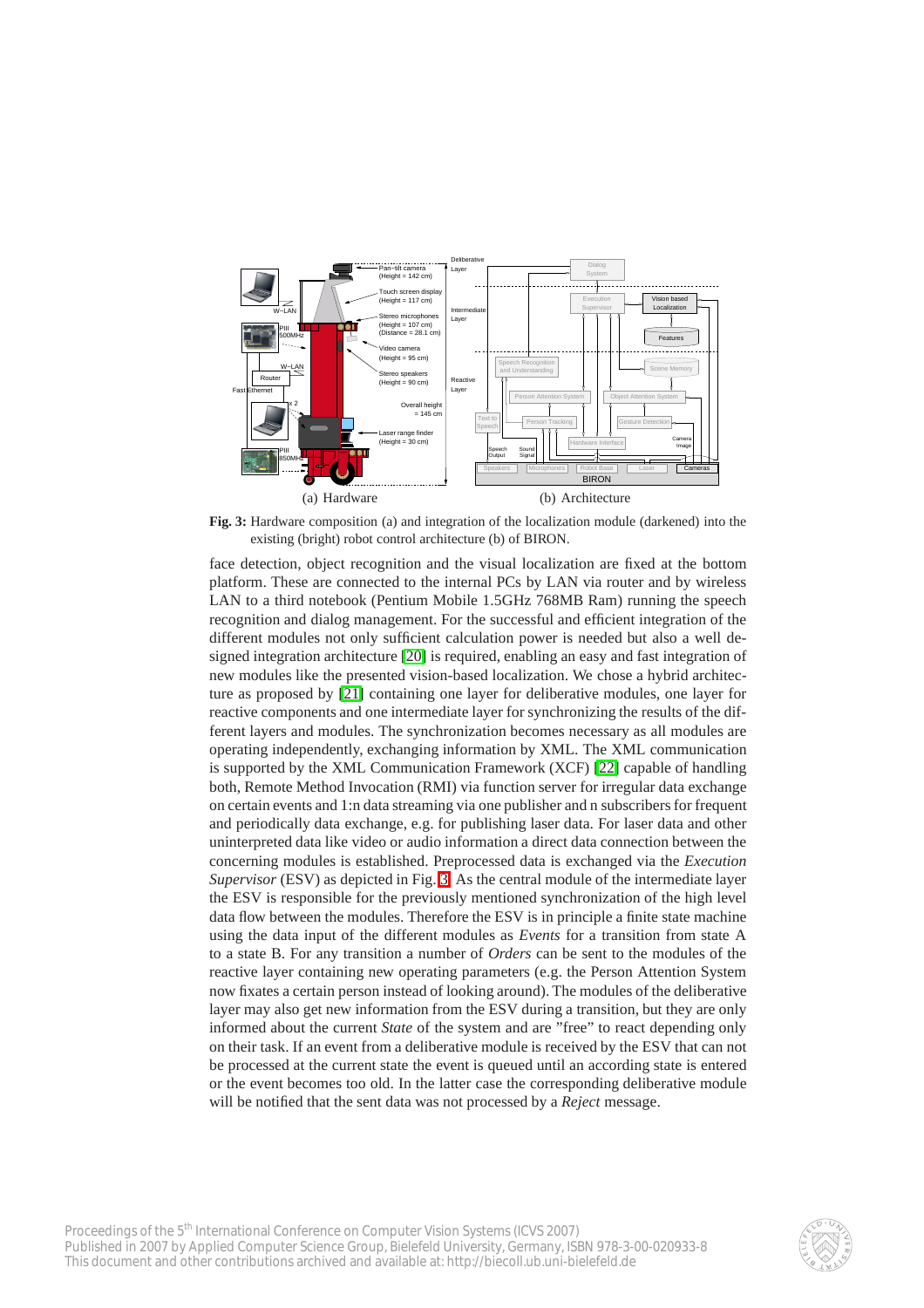Using these predefined interface structures of the ESV the localization module is able to exchange information with many of the remaining modules in the overall system. Therefore we will shortly describe the remaining modules and how they can interact with the localization module:

**Speech Recognition, Speech Understanding, and Dialog** The speech recognition system [\[23\]](#page-9-15) translates the user utterances into words, which are feed to the speech understanding [\[24\]](#page-9-16). The speech understanding uses not only grammatical information for the syntactical analysis of the speech recognition results, but can also enhance these results taking into account the semantical meaning of an utterance as well. Finally the information is given to the Dialog [\[25\]](#page-9-17) converting both natural spoken language into processable events and the current system procedures into human-oriented speech. Given an user utterance like: "This is the kitchen." a label for the current position will be sent to the ESV for transmitting it to the localization module.

**Gesture Detection and Object Attention System** While the Dialog may provide label information for the Localization the Gesture Detection and Object Attention System (OAS) [\[26\]](#page-9-18) can use the localization information. The OAS gathers information about an object at which a person points. After a pointing gesture is detected by the Gesture Detection it sends the estimated target coordinates to the OAS. Without the Localization the OAS receives only the relative coordinates from Gesture Detection. To store which objects are common for a certain area like 'the glasses are at the living room' and such to increase the robot's abilities, the information from the localization module can be used.

**Person Tracking and Attention System** Besides label information from the Dialog the presented localization is able to use additional information from other modules like the Person Attention System (PTA) if available to increase its robustness. The PTA [\[27\]](#page-9-19) tracks multiple humans by fusing information from different sensors. Therefore the anchoring approach by Coradeschi and Saffiotty [\[28\]](#page-9-20) is used for each modality: Laser scans are used for classifying pairs of legs, a speaker localization is performed on audio data, and both position and gazing direction of faces are detected on video images. Subsequently the person most likely to interact with the robot is selected and data concerning this person is delivered. This data also contains the current person position which can be used by the localization module for the previously mentioned active vision. In case of occlusion by a person the camera can be controlled to look away from the person position given by the PTA. Even if no PTA was available the Localization can directly read the laser distances from the Hardware Interface module aligning robot and camera to a direction with a minimum distance to the next obstacle.

# **5 Experimental Evaluation**

We focus our system to be usable in a real world *home-tour*. Hence, we simulated such a scenario by showing the robot 4 different rooms (living room, hallway, dinner room, kitchen) for various viewpoints selected by a user who is familiar with the apartment and had no idea about the methods used. The tour and the points for training are shown in Fig. [4a](#page-7-0). We captured the image sequences from the robot viewpoint at those locations (marked as red circles in Fig. [4\)](#page-7-0) by panning the camera about 90-120 degrees (denoted by the triangle on each red circle in Fig. [4\)](#page-7-0) and without manually selection. Depending

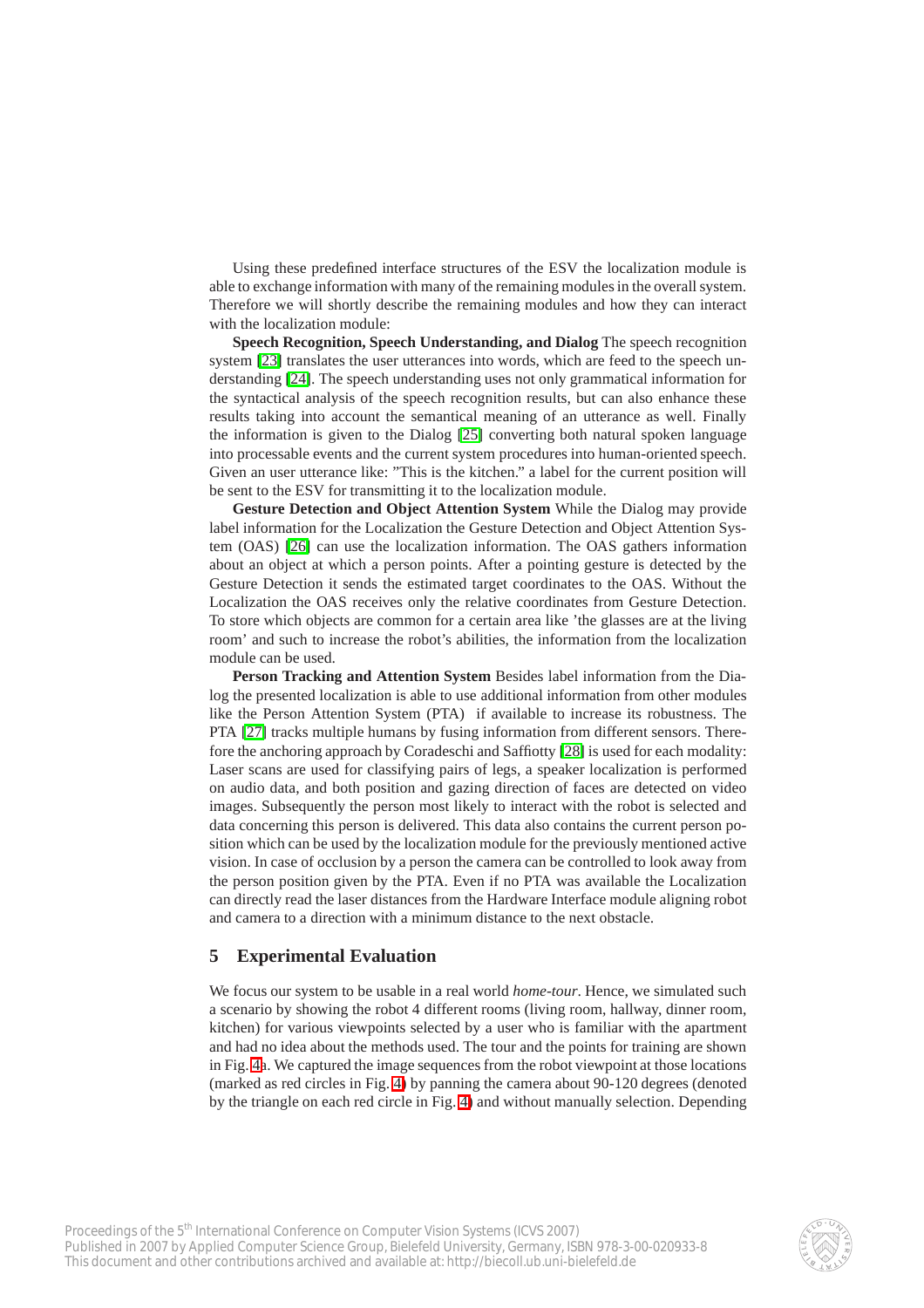

<span id="page-7-0"></span>**Fig. 4:** Different tours through the apartment for training, testing and with rearranged living room.

on the number of viewpoints and degrees for panning through the scene for each room, we recorded 3075, 1164, 726 and 471 images for the living room, hallway, dining room and kitchen. Example images are shown in Fig. [1.](#page-3-1) We used AdaBoost as described in section [3](#page-2-0) to train the classifier 50 boosting rounds on those images. After the training we recorded images in the same way for the testing in the same way as described above. The scenes where recorded at different locations (see Fig. [4b](#page-7-0)) in the rooms, without moving objects (e.g. humans) in the view field and with minor changes like slightly moved chairs and accessories on furniture. For the test images with a clear view on the scene (e.g. no people walking in front of the robot), the classification rates are applicable for localization, as the results show in Tab. [1.](#page-8-7) Even for the rearranged living room (Fig. [4c](#page-7-0)) the classification is about 90% correct. Algorithms solely based on the laser scans might fail at this point since the depth profiles after rearrangement look totally different. For a real *home-tour* with humans interacting with the robot, the classification rates are only acceptable for the living room and dinner room (see Tab. [1\)](#page-8-7). Because of the small space in the hallway and kitchen the human had to stand very close to the robot occluding most of the scene. However both rejection schemes show high rejection rates for these small rooms. In those cases the active vision module can pan the camera away from the user using one of the three modes in the hope to capture a clear view onto the scene (although this was not used in the evaluation). By increasing the thresholds for both rejection schemes it possible to decrease the false-positive rate as only absolute certain classification results will be accepted. However the trade-off will be more cases where the robot has to look thus increasing the response time. Because of the use of edge and corner filters, the classification results are also stable to illumination changes to some extend.

# **6 Summary & Outlook**

We proposed an active vision-based localization approach for an integrated, mobile robotic system using a pan-tilt camera shared with other vision components running on the platform. It applies holistic visual features allowing the approach to directly facilitate human-robot interaction in real world settings by means of symbolic localization information like room names. Being integrated in the system architecture of the robotic system, our localization approach can be interactively trained. Also additional informa-

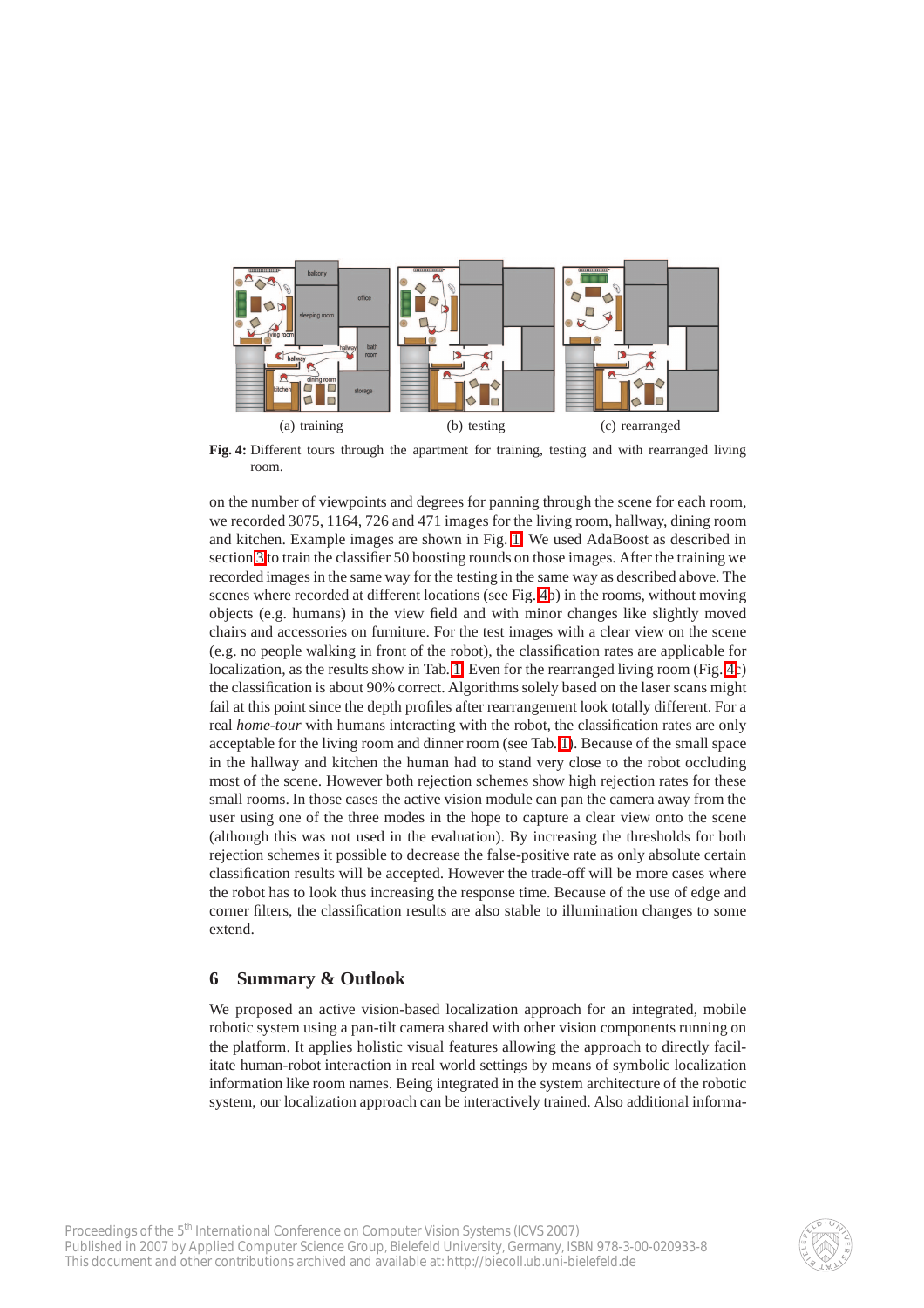| no humans   |                                                                    | humans, $H < 0$ humans, $c < 0$ |                 |       |     |
|-------------|--------------------------------------------------------------------|---------------------------------|-----------------|-------|-----|
|             | room   correct (Fig.4b / Fig.4c) correct rejected correct rejected |                                 |                 |       |     |
|             | living $89\% (88\% / 90\%)$                                        |                                 | 99% 14% 100% 7% |       |     |
| hallway 76% |                                                                    | 16%                             | 43%             | $0\%$ | 27% |
| dinner 89%  |                                                                    | 61%                             | 52%             | 61%   | 12% |
| kitchen 75% |                                                                    | 25%                             | 35%             | 18%   | 3%  |

<span id="page-8-7"></span>**Table 1:** Classification rate during *home-tour*. Left table shows percentage of correct classified images without humans in the field of view, the middle table shows rates for images with human interacting with the robot and using the simple rejection scheme (rejected images could not be classified in any of the classes), the right table one shows results using the advanced rejection scheme instead.

tion from other modalities like laser scanner can be used. The overall localization can be easily extended by alternative localization methods.

Different rejection schemes are being used to trigger active control of the camera in cases of uncertainty of classification to make the approach feasible even in challenging settings. The localization method has been successfully tested in a real world apartment in a typical human-robot interaction scenario (*home-tour*). The system turned out to be quite robust to changes in illumination and restructuring of the scene.

Though the currently implemented active vision strategies already allow to make the classification more robust, further elaborated approaches promise to increase the performance. As part of ongoing research a joint logic between different localization results would be of interest to receive better and more stable results. Also a more exhaustive evaluation of the human interaction scenario would help to assess the amount of restructuring the scene the system can deal with.

# <span id="page-8-0"></span>**References**

- 1. Ulrich, I., Nourbakhsh, I.R.: Appearance-based place recognition for topological localization. In: Proceedings of IEEE International Conference on Robotics and Automation. (2000) 1023–1029
- <span id="page-8-1"></span>2. Murphy, K., Torralba, A., Freeman, W.T.: Using the forest to see the tree: a graphical model relating features, objects and the scenes. In: Advanced Neural Information Processing Systems, Vancouver, BC, MIT Press (2003)
- <span id="page-8-2"></span>3. Oliva, A.: Gist of a scene. In: Neurobiology of attention. Academic Press, Elsevier, San Diego, CA (2005) 251–256
- <span id="page-8-3"></span>4. Burgard, W., Fox, D., Thrun, S.: Active mobile robot localization. In: Proceedings of the Fourteenth International Joint Conference on Artificial Intelligence (IJCAI), San Mateo, CA, Morgan Kaufmann (1997)
- <span id="page-8-4"></span>5. Dissanayake, M., Newman, P., Clark, S., Durrant-Whyte, H., Csorba, M.: A solution to the simultaneous localization and map building (slam) problem. In: Robotics and Automation, IEEE Transactions on. Volume 17. (2001) 229–241
- <span id="page-8-5"></span>6. Gutmann, J., Burgard, W., Fox, D., Konolige, K.: An experimental comparison of localization methods (1998)
- <span id="page-8-6"></span>7. Blaer, P., Allen, P.K.: Topological mobile robot localization using fast vision techniques. In: ICRA. (2002) 1031–1036